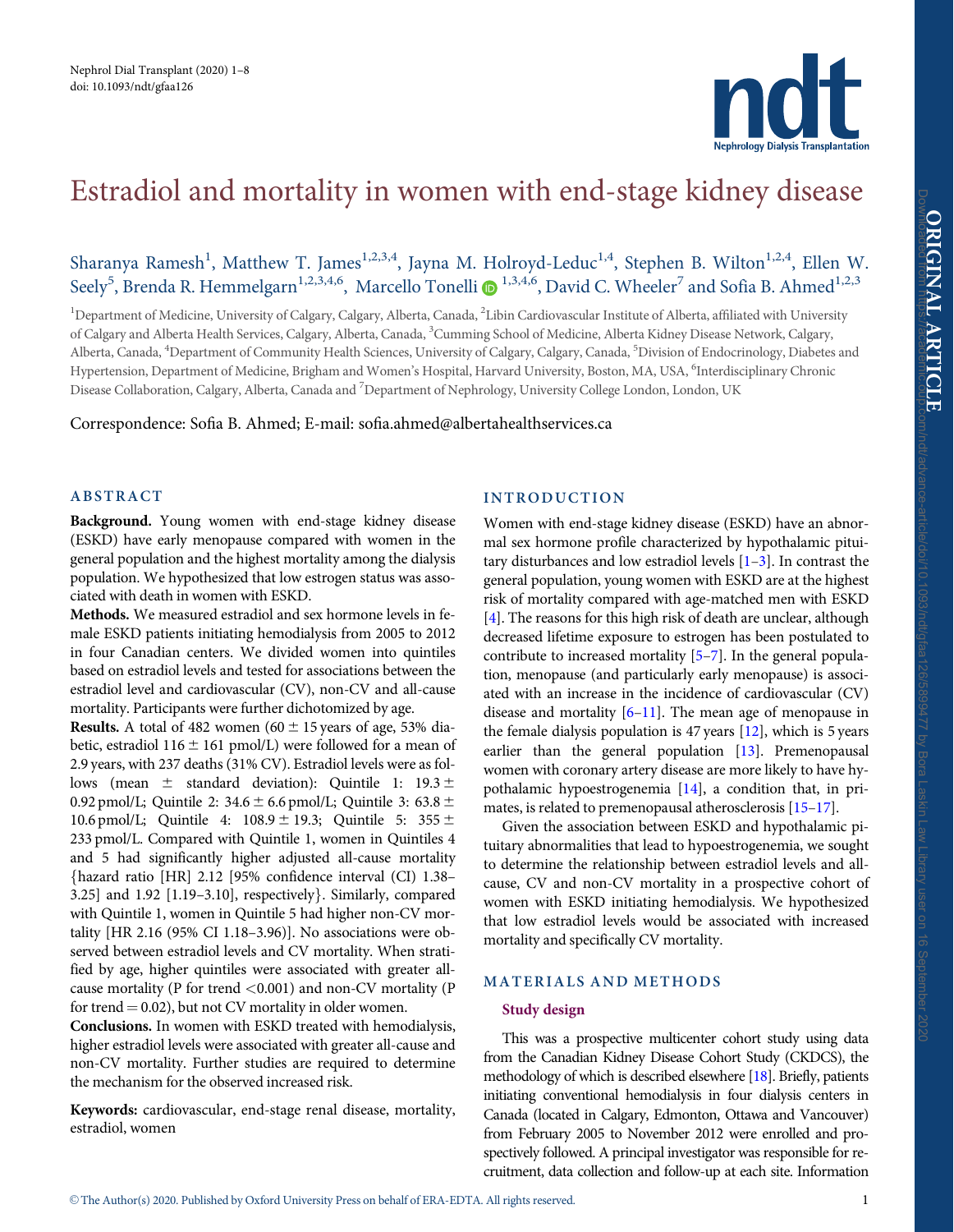# <span id="page-1-0"></span>KEY LEARNING POINTS

#### What is already known?

- Women with end-stage kidney disease (ESKD) have an abnormal sex hormone profile characterized by hypothalamic pituitary disturbances and low estradiol levels.
- In contrast with the general population, young women with ESKD are at the highest risk of mortality compared with age-matched men with ESKD.
- The reasons for this high risk of death are unclear, although decreased lifetime exposure to estrogen has been postulated to contribute to increased mortality.

#### What this study adds?

- In this multicenter prospective cohort study of women with ESKD initiating hemodialysis, we aimed to examine the association between estradiol levels and mortality.
- In contrast to our hypothesis, we observed that, overall, women with higher levels of estradiol had a significantly higher risk of all-cause and non-CV mortality, which appeared to be mainly driven by women with diabetes.
- However, when stratified by age, higher estradiol levels were associated with higher adjusted all-cause and CV mortality only in older women.

## What impact this may have on practice or policy?

- Given the high mortality in this population, investigations into novel and sex-specific risk factors are of the utmost importance.
- Further studies are required to determine the mechanism by which increased estradiol may increase the risk of death in the ESKD population or whether an intervention to reduce estradiol levels would result in decreased mortality in this population.
- We believe the strong association observed in this study merits attention.

on patient demographics, medical history and mortality was collected. Ethics approval for the study was obtained from the institutional review boards of all participating centers and was conducted according to the Declaration of Helsinki [[18\]](#page-6-0).

## Study participants

All incident female ESKD CKDCS participants  $\geq$  18 years of age were eligible ([Figure 1](#page-2-0)).

## Data collection

Consenting participants underwent a structured interview at baseline to collect information on demographic characteristics and medical history. Information from the patients' clinical record was used to supplement the medical history. Follow-up

visits were conducted at 6 months and then annually for 5 years. After the fifth year, follow-up visits were conducted every 5 years.

Sera from blood samples were collected within 3 months of initiation of hemodialysis and were processed and frozen in 0.5 mL cryovials at  $-85^{\circ}$ C within 72 h of sample collection. There was no attempt to collect specimens based on the menstrual cycle due to previous studies indicating the common prevalence of amenorrhea in the ESKD population [[19](#page-6-0)]. The frozen sera samples were analyzed for serum estradiol, folliclestimulating hormone (FSH) and prolactin levels at a central laboratory.

#### Outcome measures

The primary outcome was all-cause mortality, with secondary outcomes of CV and non-CV mortality. The date of death of study participants was identified through regular follow-up by study coordinators. The cause of death was independently adjudicated by two physicians using information from medical records, hospital discharge summaries and autopsy reports (if available); any disagreement was resolved by consensus. If independent assessment of cause of death was not available, then data were obtained from Canadian Vital Statistics.

Deaths due to acute myocardial infarction, atherosclerotic CV disease, circulatory complications of diabetes, ischemic heart disease, hypertrophic cardiomyopathy, stroke, aneurysm, vascular disorder, sudden cardiac death and peripheral vascular disease were classified as CV. All other deaths were classified as non-CV.

#### Statistical analysis

Baseline characteristics are presented as mean  $\pm$  standard deviation (SD) or proportions unless otherwise stated. Participants were stratified into quintiles based on serum estradiol levels, as menopause status was unavailable for patients. Cox proportional hazards models were used to determine the association between categories of estradiol and each of the outcomes of all-cause, CV and non-CV mortality. Participants were censored at switching of modality, emigration to another province, loss to follow-up or end of study (31 March 2016). Participants in the group with the lowest level of estradiol were used as the referent group for all analyses. Additionally, to determine the association between age, estradiol levels and mortality, participants were stratified as  $\geq 51$ and <51 years, the average age of menopause in the general population [\[13\]](#page-6-0). All Cox regression models were adjusted for potential confounders including age, body mass index (BMI), diabetes, smoking status, hypertension, history of coronary artery disease, glomerulonephritis and prolactin levels [\[20\]](#page-6-0). Additionally, interaction by age was assessed in all Cox regression models using age as both a categorical  $(\geq 51)$ and <51 years) and a continuous variable. A two-sided Pvalue <0.05 was considered statistically significant for all analyses.

In sensitivity analyses, we explored differences in adjudicated deaths versus cause of deaths defined by vital statistics data, as well as the potential effect of duration of storage and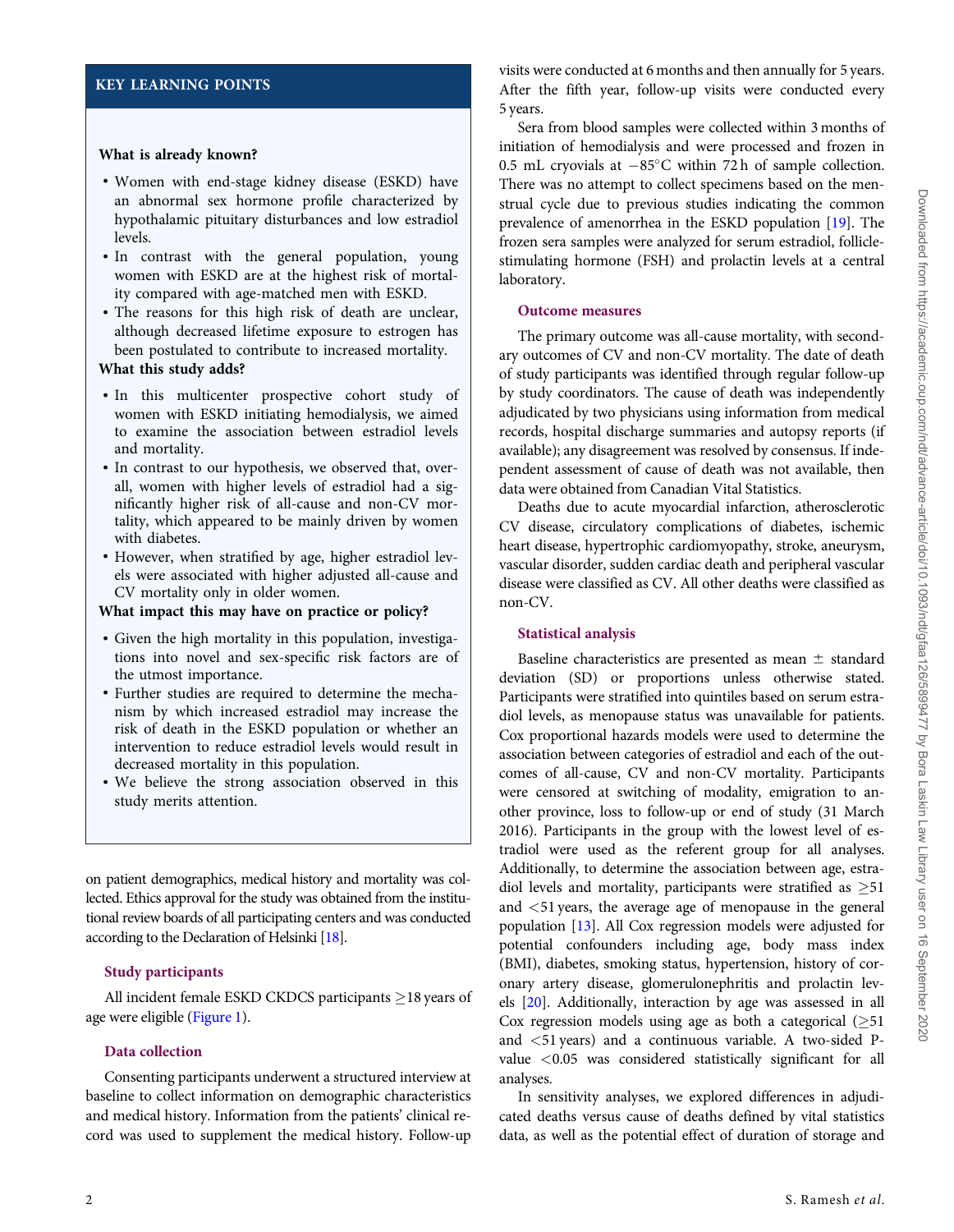

<span id="page-2-0"></span>

hemodialysis center on serum estradiol measurements by plotting estradiol levels versus time since collection. Limited studies have suggested the median age of menopause is 48 years in the population with ESKD [[12](#page-6-0)] and analyses were repeated using this age as a cut-off, as well as by diabetic status.

As we did not have information regarding menstrual status, the Women's Ischemia Syndrome Evaluation (WISE) algorithm was used to determine the menopausal status of women with ESKD [[21](#page-6-0)]. Briefly, women were classified as follows: premenopausal if (i)  $FSH < 10$  IU/L or (ii) FSH 10–20 IU/L and estradiol >184 pmol/L; perimenopausal if (i) FSH 10–20 IU/L and estradiol <184 pmol/L, (ii) FSH 20–30 IU/L, (iii) FSH > 30 IU/L and estradiol  $\geq$  184 pmol/L or (iv) age  $\geq$  45 years and estradiol  $\geq$ 734.2 pmol/L; and postmenopausal if FSH >30 IU/L and estradiol <184 pmol/L. Women were also stratified based on estradiol levels above and below the median and FSH levels above and below the median to characterize their sex hormone profiles. All analyses were performed using Stata (version 12; StataCorp, College Station, TX, USA).

## RESULTS

#### Study participants

Of 1955 patients with ESKD initiating hemodialysis, 1650 were approached and ultimately 476 were included in final analysis (see Figure 1 for details).

## Baseline characteristics

The baseline characteristics of the 476 women are listed in [Table 1.](#page-4-0) The mean age of participants was  $60 \pm 15$  years and the majority were Caucasian (75%). Most of the women had known hypertension (87%) and 53% had diabetes. The participants were followed for an average of  $2.9 \pm 2.5$  years {median 2.45 [interquartile range (IQR)  $3.5$ ].

The baseline characteristics of participants stratified by estradiol quintile are shown in [Table 1](#page-4-0). Age was significantly different between the quintiles ( $P$  for trend  $\lt$  0.0001) and women in the lower estradiol quintiles had longer follow-up compared with women in the higher quintiles ( $P = 0.01$ ).

#### Sex hormone levels

The mean serum estradiol level for the cohort was  $116 \pm 162$  pmol/L [median 64 pmol/L (IQR 94)], the mean serum FSH level was  $58 \pm 55$  IU/L [median 49 (IQR 89)] and the mean serum prolactin level was  $68 \pm 137$  IU/L [median 27 (IQR 31)] [\(Table 1\)](#page-4-0).

Sex hormone levels stratified by estradiol level are presented in [Table 1](#page-4-0). As expected, women in the lowest quintiles had higher FSH levels compared with women in the higher quintiles  $(P < 0.0001)$ . Serum prolactin levels were not significantly different across groups ( $P = 0.3$ ).

## Mortality in women with ESKD

A total of 237 participants died over a mean follow-up of 2.9 years and the incidence rate of 16.89 deaths per 100 personyears ([Table 2](#page-4-0)). Seventy-three (31%) of the deaths were due to CV causes and the incidence rate was 5.2 deaths per 100 person-years ([Table 2\)](#page-4-0). A toal of 108 (46%) deaths were due to non-CV causes and the incidence rate was 7.7 deaths per 100 person-years [\(Table 2](#page-4-0)). Of the 237 deaths, the cause of death in 165 (69%) was adjudicated by independent reviewers. For 16 of the 165 deaths the cause of death was determined through vital statistics data. The cause of death was missing for 56 (23%) of the participants.

## Associations between estradiol and all-cause mortality

Compared with the reference group (lowest quintile of serum estradiol levels), the two groups with the highest levels of serum estradiol had significantly greater all-cause mortality after adjustment for covariates fhazard ratio [HR] 2.17 [95% confidence interval (CI) 1.41–3.32] and HR 1.92 [95% CI 1.19– 3.10], respectively  $\{Table 3 and Figure 2\}$  $\{Table 3 and Figure 2\}$  $\{Table 3 and Figure 2\}$ . There was no significant interaction for age (<51 versus  $\geq$ 51 years; P = 0.055). Upon stratification based on age, women  $\geq$ 51 years showed higher all-cause mortality in the two highest estradiol level groups [HR 2.37 (95% CI 1.50–3.76) and HR 2.24 (95% CI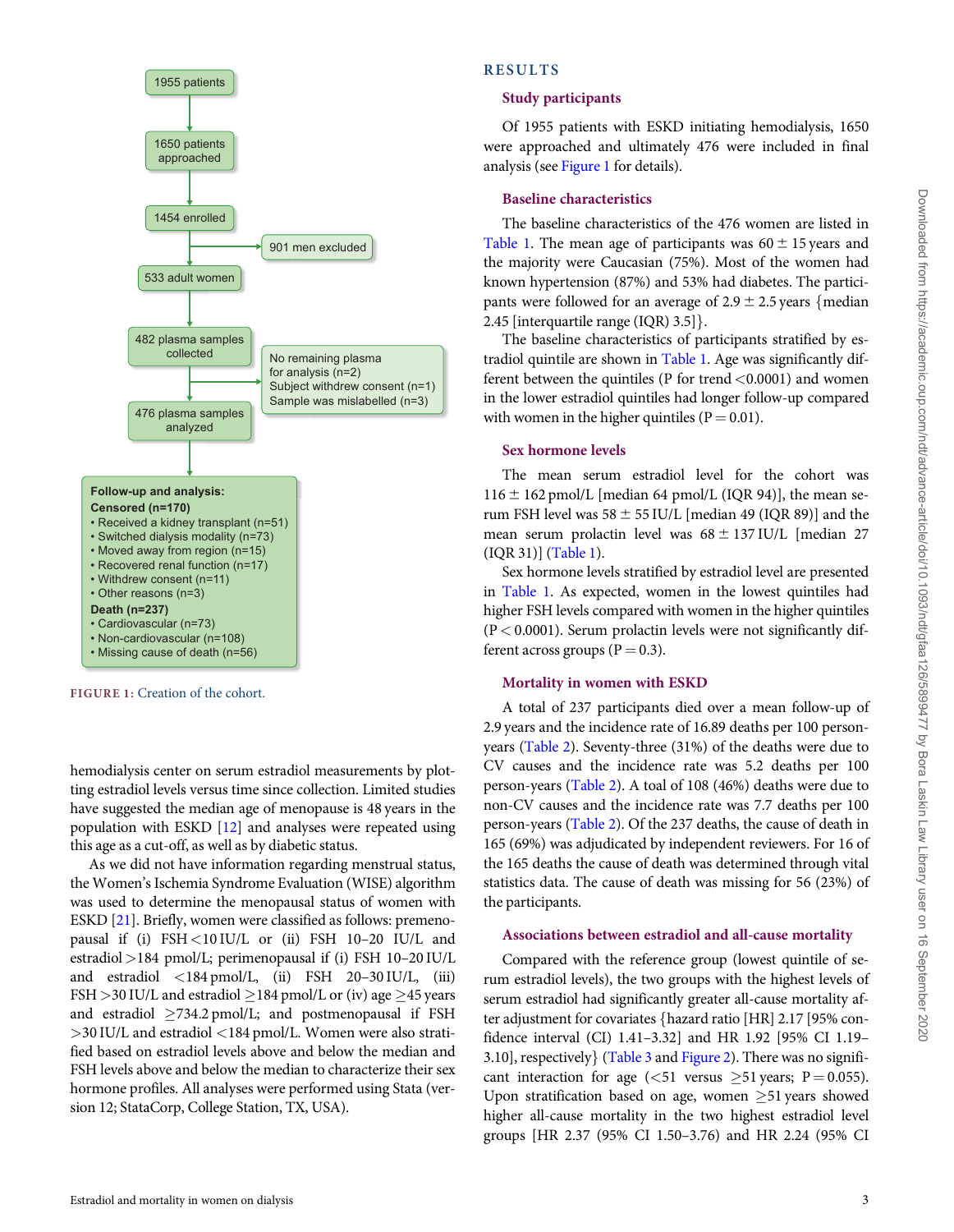<span id="page-3-0"></span>1.30–3.89); P for trend <0.001] ([Table 3](#page-5-0)), however, this association was not observed in women  $\leq 51$  years of age [\(Table 3\)](#page-5-0).

#### Associations between estradiol level and CV mortality

No association between estradiol levels and CV mortality was observed across the groups after adjusting for covariates [\(Table 3](#page-5-0)). There was significant interaction for age  $(<51$  versus  $\geq$ 51 years; P = 0.02). Upon stratification based on age and after adjustment, women  $\geq$ 51 years of age showed a significant association with higher CV mortality in the group with highest es-tradiol levels [HR 2.93 (95% CI 1.13–7.55); P = 0.04] [\(Table 3\)](#page-5-0). However, this association was not observed in women <51 years of age [\(Table 3\)](#page-5-0).

## Associations between estradiol level and non-CV mortality

The quintile with the second highest level of serum estradiol had significantly greater non-CV mortality compared with the referent group after adjustment for covariates [HR 2.20 (95% CI 1.30–4.03)] ([Table 3\)](#page-5-0). The interaction for age was not significant ( $<$  51 versus  $\geq$  51 years; P = 0.40).

#### Sensitivity analysis

Exclusion of nonadjudicated causes of death did not significantly alter the results. No association was found between estradiol levels and date of serum collection ( $P = 0.2$ ). There was no observed difference according to center. Further analyses using 48 years as a cut-off for age did not significantly alter the results. When stratified by diabetes status, higher estradiol levels were associated with significantly greater all-cause (P for trend  $=$ 0.001) and non-CV mortality (P for trend  $= 0.04$ ), but not CV risk ( $P = 0.06$ ), in women with diabetes after adjustment for confounders. No associations were observed in women without diabetes (all-cause mortality,  $P = 0.18$ ; CV mortality,  $P = 0.6$ ; non-CV mortality,  $P = 0.83$ ).

## Menopausal status using WISE classification

Using the WISE classification, 35% ( $n = 164$ ) were classified as premenopausal, 7% ( $n = 34$ ) were classified as perimenopausal and 58% ( $n = 278$ ) were classified as postmenopausal. The mean age of the women in each group was  $50 \pm 17$  years for premenopausal women,  $64 \pm 14$  years for perimenopausal and  $66 \pm 11$  years for postmenopausal women.

## DISCUSSION

In this multicenter prospective cohort study of women with ESKD initiating hemodialysis, we aimed to examine the association between estradiol levels and mortality. In contrast to our hypothesis, we observed that, overall, women with higher levels of estradiol had a significantly higher risk of all-cause and non-CV mortality, which appeared to be mainly driven by women with diabetes. However, when stratified by age, higher estradiol levels were associated with higher adjusted all-cause and CV mortality only in older women.

To our knowledge, this is the first prospective study examining the associations between estradiol levels and mortality in women with CKD. Our study has some similarities to a



FIGURE 2: Risk of mortality in association with estradiol level.

previous retrospective study examining the relationship between serum estradiol and mortality in 283 prevalent women with ESKD treated with hemodialysis [[5\]](#page-6-0). Over a mean of 3 years of follow-up a U-shaped association was observed, with the high and low tertiles of estradiol being associated with greater all-cause and CV mortality, while we observed a positive association between estradiol level and mortality. These differences could be due to several reasons. First, it could be attributed to different age cut-offs in the two populations. Our study included women with a wider age range and we stratified our results based on both the mean age of menopause in the general North American population [\[13\]](#page-6-0) as well as the mean and median age of menopause of the dialysis population [\[12\]](#page-6-0); in comparison, Tanrisev *et al.* [[5](#page-6-0)] included only women  $>45$  years of age. Second, women  $\geq 51$  years of age in our study had lower mean estradiol levels as compared with the cohort of women in the study by Tanrisev *et al.* [[5](#page-6-0)] (78  $\pm$  5 versus 105  $\pm$  57 pmol/L, respectively); however, the estradiol levels of older women in our study were similar to those previously published [\[12](#page-6-0)]. Finally, our study included incident dialysis patients, and serum estradiol levels were measured within the first 3 months of dialysis initiation. In comparison, the women included in the study by Tanrisev et al. [[5](#page-6-0)] were on dialysis for at least 6 months.

Previous studies have suggested that earlier menopause, even in the absence of surgical removal of ovaries or chemotoxicity, is associated with decreased survival [\[22](#page-6-0), [23](#page-6-0)], prompting international medical associations to issue guidelines suggesting the use of postmenopausal hormone therapy until at least the age of natural menopause in women with primary ovarian insufficiency  $[24-27]$ , although there is uncertainty as to how or if these guidelines apply to the population with kidney disease [[28](#page-6-0)]. Of note, while estradiol is purported to be the sex hormone responsible for CV protection [\[29\]](#page-6-0), a lack of association between estradiol levels (independent of postmenopausal hormone use) and CV outcomes has been reported [\[30\]](#page-6-0), suggesting that other factors may be involved, and thus our observation of a positive association between estradiol levels and mortality is in keeping with the published literature. In our study, estradiol levels were associated with increased non-CV, but not CV, mortality. Younger women with ESKD on dialysis have a high risk of mortality, mainly due to non-CV causes such as malignancy and infection [\[4\]](#page-6-0). Sex hormones modulate the immune system, and a recent cross-species meta-analysis [\[31\]](#page-6-0) suggested that endogenous estrogen suppresses cell-mediated immune function,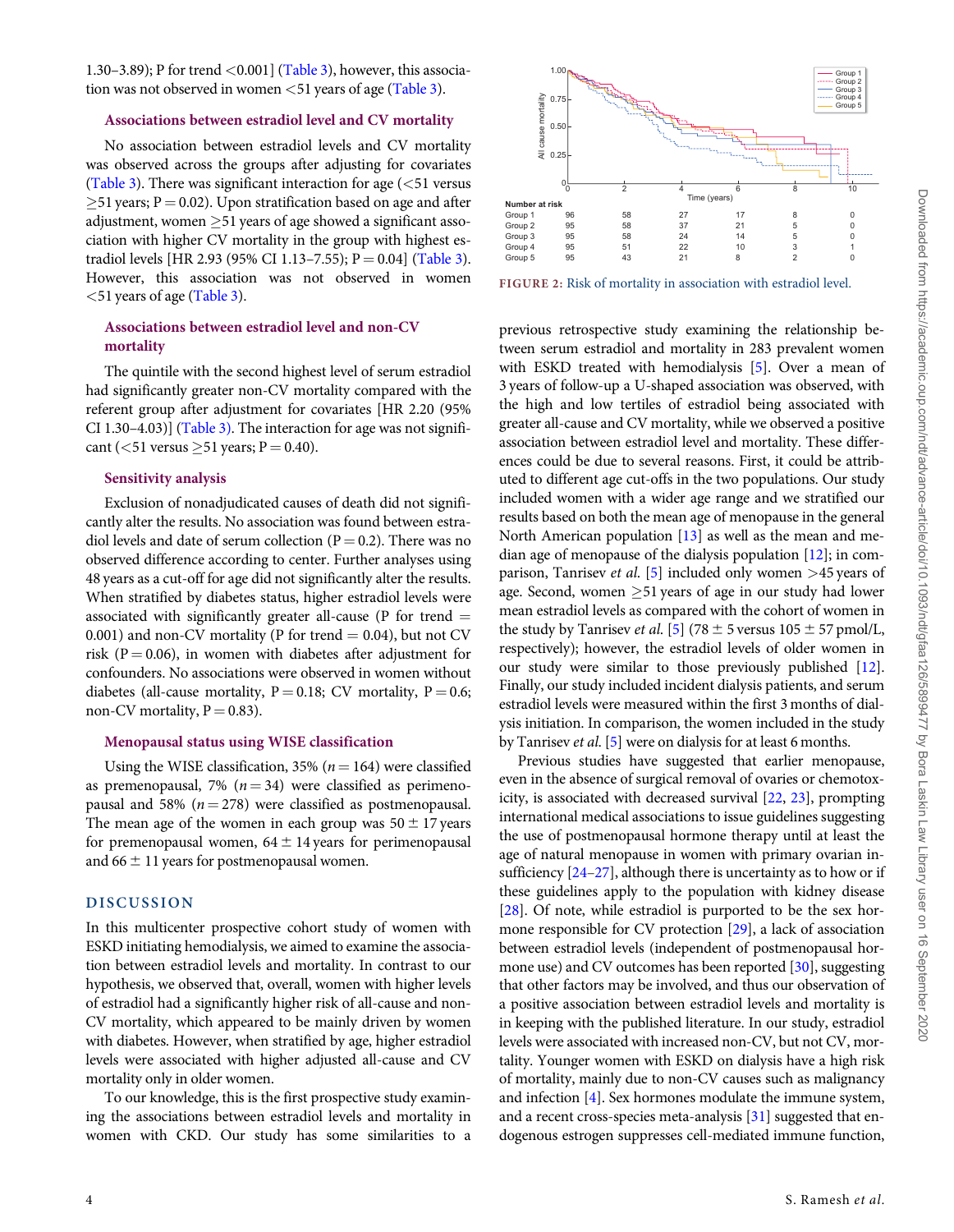#### <span id="page-4-0"></span>Table 1. Baseline characteristics, by estradiol quintile

|                                                 | All              | Estradiol<br>$<$ 24 pmol/L | Estradiol<br>$24-47$ pmol/L | Estradiol<br>$48-82$ pmol/L | Estradiol<br>83-157 pmol/L | Estradiol        | P-value<br>>157 pmol/L (analysis of variance) |
|-------------------------------------------------|------------------|----------------------------|-----------------------------|-----------------------------|----------------------------|------------------|-----------------------------------------------|
| n                                               | 476              | 96                         | 95                          | 95                          | 95                         | 95               |                                               |
| Age (years), mean $\pm$ SD                      | $60 + 15$        | $64 \pm 11$                | $65 \pm 13$                 | $63 + 15$                   | $60 \pm 16$                | $50 \pm 16$      | < 0.0001                                      |
| BMI (kg/m <sup>2</sup> ), mean $\pm$ SD         | $27.1 \pm 8.6$   | $26.8 \pm 6.8$             | $26.8 \pm 7.2$              | $28.2 \pm 8.4$              | $26.8 \pm 8.5$             | $27.0 \pm 11.6$  | 0.9                                           |
| SBP (mmHg), mean $\pm$ SD                       | $142 \pm 27$     | $143 \pm 27$               | $146 + 27$                  | $42.1 \pm 25.3$             | $144 \pm 28$               | $136 \pm 26$     | 0.08                                          |
| DBP (mmHg), mean $\pm$ SD                       | $75 \pm 15$      | $74 + 14$                  | $75 \pm 14$                 | $73 + 14$                   | 74 ± 17                    | $77 \pm 16$      | 0.3                                           |
| Diabetes, %                                     | 53               | 54                         | 48                          | 50                          | 58                         | 47               | 0.8                                           |
| Hypertension, %                                 | 87               | 84                         | 95                          | 89                          | 87                         | 83               | 0.51                                          |
| CAD, %                                          | 28               | 22                         | 33                          | 32                          | 29                         | 23               | 0.9                                           |
| Access, $n$                                     |                  |                            |                             |                             |                            |                  | 0.94                                          |
| Fistula or graft                                | 22               | 23                         | 21                          | 20                          | 20                         | 24               |                                               |
| Central venous catheter                         | 78               | 77                         | 79                          | 80                          | 80                         | 76               |                                               |
| Etiology of ESKD, %                             |                  |                            |                             |                             |                            |                  | 0.01                                          |
| Glomerulonephritis                              | 16               | 9                          | 19                          | 14                          | 15                         | 21               |                                               |
| Diabetes                                        | 42               | 37.5                       | 49.5                        | 50.5                        | 41.1                       | 31.6             |                                               |
| <b>HTN</b>                                      | 5                | 8.3                        | 4.2                         | 1.1                         | 3.2                        | 6.3              |                                               |
| <b>PKD</b>                                      | 6                | 4.2                        | 3.2                         | 3.2                         | 4.2                        | 13.7             |                                               |
| Other                                           | 31               | 41                         | 24                          | 31                          | 37                         | 27               |                                               |
| Follow-up (years), mean $\pm$ SD                | $2.9 \pm 2.5$    | $3.1 \pm 2.6$              | $3.4 \pm 2.6$               | $3.1 \pm 2.4$               | $2.7 \pm 2.3$              | $2.4 \pm 2.3$    | 0.01                                          |
| Smoking status, %                               |                  |                            |                             |                             |                            |                  |                                               |
| Never                                           | 49               | 52                         | 49                          | 44                          | 47                         | 52               | 0.8                                           |
| Current                                         | 15               | 10                         | 15                          | 17                          | 13                         | 21               | 0.1                                           |
| Past                                            | 36               | 38                         | 36                          | 39                          | 39                         | 26               | 0.2                                           |
| Estradiol (pmol/L) <sup>a</sup> , mean $\pm$ SD | $116 \pm 161$    | $19.3 \pm 0.9$             | $34.6 \pm 6.6$              | $63.8 \pm 10.6$             | $108.9 \pm 19.3$           | $355.0 \pm 233$  | < 0.0001                                      |
| FSH (IU/L), mean $\pm$ SD                       | $58.0 \pm 55.0$  | $88.7 \pm 57.3$            | $78.6 \pm 53.9$             | $58.2 \pm 49.4$             | $51.2 \pm 50.6$            | $13.6 \pm 25.2$  | < 0.0001                                      |
| Prolactin ( $\mu$ g/L), mean $\pm$ SD           | $68.7 \pm 137.2$ | $90.3 \pm 221.0$           | $63.1 \pm 101.7$            | $53.8 \pm 84.2$             | $64.2 \pm 107.3$           | $68.1 \pm 123.4$ | 0.3                                           |

a Estradiol reference ranges: follicular phase, 90–700 pmol/L; luteal phase, 150–950 pmol/L; mid-cycle phase, 250–1500 pmol/L; 61–150 years or post-menopause, 0–150 pmol/L. CAD: coronary artery disease; DBP: diastolic blood pressure; HTN: hypertension; PKD: polycystic kidney disease; SBP: systolic blood pressure.

|                                                       | All-cause mortality    | CV mortality        | Non-CV mortality     |
|-------------------------------------------------------|------------------------|---------------------|----------------------|
| All women $(N = 476)$                                 |                        |                     |                      |
|                                                       |                        |                     |                      |
| Events, $n$ $(\%)$                                    | 237(49.8)              | 73(15.3)            | 108(22.7)            |
| Incidence rate per 100 person-years (95% CI)          | $16.89(14.87-19.18)$   | $5.2(4.14-6.54)$    | $7.7(6.37-9.29)$     |
| Group 1: estradiol <24 pmol/L (referent) ( $n = 96$ ) |                        |                     |                      |
| Events, $n$ $(\%)$                                    | 40(16.9)               | 12(16.4)            | 19 (17.59)           |
| Incidence rate per 100 person-years (95% CI)          | $13.14(9.64 - 17.91)$  | $3.94(2.24 - 6.94)$ | $6.24(3.98-9.78)$    |
| Group 2: estradiol 24–47 pmol/L ( $n = 95$ )          |                        |                     |                      |
| Events, $n$ $(\%)$                                    | 50(21.1)               | 16(21.92)           | 22(20.37)            |
| Incidence rate per 100 person-years (95% CI)          | $15.59(11.81 - 20.57)$ | $4.99(3.06 - 8.14)$ | $6.86(4.52 - 10.42)$ |
| Group 3: estradiol 48–82 pmol/L ( $n = 95$ )          |                        |                     |                      |
| Events, $n$ $(\%)$                                    | 47(19.8)               | 13(17.81)           | 23(21.30)            |
| Incidence rate per 100 person-years (95% CI)          | $16.15(12.13-21.50)$   | $4.47(2.59 - 7.69)$ | $7.9(5.25 - 11.89)$  |
| Group 4: estradiol 83–157 pmol/L $(n = 95)$           |                        |                     |                      |
| Events, $n$ $(\%)$                                    | 60(25.3)               | 16(21.92)           | 30 (27.78)           |
| Incidence rate per 100 person-years (95% CI)          | 23.19 (18.00–29.86)    | $6.18(3.79-10.10)$  | $11.59(8.11-16.58)$  |
| Group 5: estradiol >157 pmol/L ( $n = 95$ )           |                        |                     |                      |
| Events, $n$ $(\%)$                                    | 40(16.9)               | 16(21.92)           | 14 (12.96)           |
| Incidence rate per 100 person-years (95% CI)          | 17.52 (12.85–23.89)    | $7.01(4.29-11.44)$  | $6.13(3.63 - 10.36)$ |

which may explain the increased risk of non-CV death in women with higher estradiol levels.

The fact that the positive association between estradiol level and both all-cause and non-CV mortality was most pronounced in women with diabetes deserves mention. Diabetes alters the production of sex hormones [\[32\]](#page-6-0); conversely, sex hormone levels may influence diabetes risk and glycemic control [\[32\]](#page-6-0), although a recent prospective study suggested that estrogens did not predict diabetes risk in women [\[33\]](#page-6-0). Estradiol has been reported to be lower [[34](#page-6-0)], higher [[35](#page-6-0), [36\]](#page-6-0) or similar [[37](#page-6-0)] in

women with diabetes compared with age-matched, nondiabetic female controls, although renal function was not reported in these studies. As diabetes is associated with a greater risk of death in both the kidney and non-kidney disease populations, the increased absolute risk of death in women with diabetes compared with women without diabetes observed in our study is not unexpected. It is possible that had the follow-up of our study been longer, a similar association between estradiol levels and mortality may have been observed in the nondiabetic women, although this remains speculative.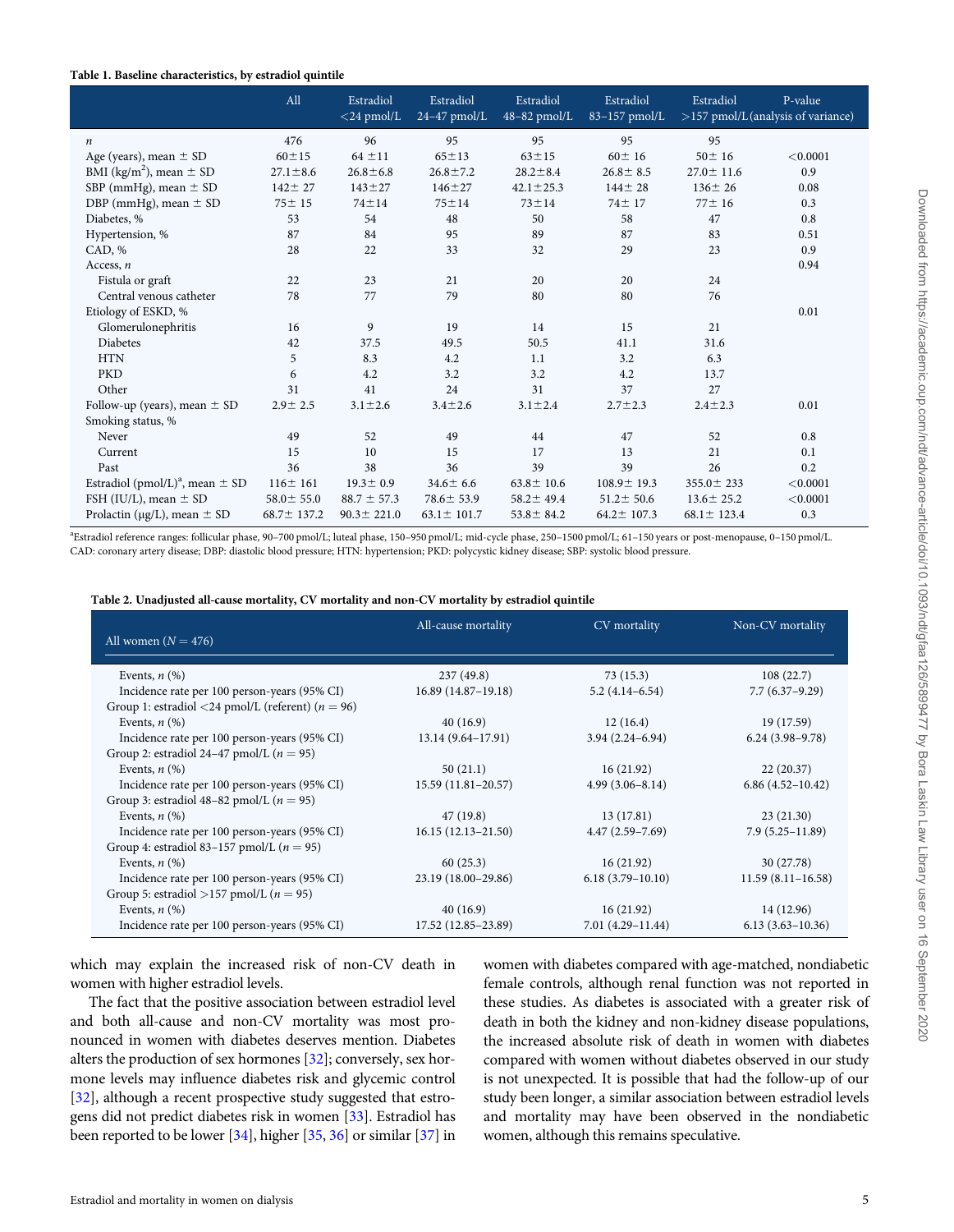<span id="page-5-0"></span>

| Table 3. Adjusted risk of all-cause mortality, CV mortality and non-CV mortality by age and estradiol quintile |  |  |
|----------------------------------------------------------------------------------------------------------------|--|--|
|                                                                                                                |  |  |

| Outcome                                       | Estradiol    | Estradiol Group 2,  | Estradiol Group 3,  | Estradiol Group 4,  | Estradiol Group 5,  | P for   |
|-----------------------------------------------|--------------|---------------------|---------------------|---------------------|---------------------|---------|
| All-cause mortality                           | Group 1      | HR (95% CI)         | HR (95% CI)         | HR (95% CI)         | HR (95% CI)         | trend   |
| All $(n = 237)$                               | 1 (referent) | $1.31(0.84 - 2.03)$ | $1.35(0.86 - 2.12)$ | $2.16(1.41-3.31)$   | $1.86(1.14-3.01)$   | < 0.001 |
| $<$ 51 years ( $n = 39$ )                     |              | $0.30(0.07-1.40)$   | $0.50(0.12 - 2.12)$ | $0.53(0.15-1.88)$   | $0.48(0.14-1.65)$   |         |
| $>51$ years ( <i>n</i> = 198)                 |              | $1.35(0.86 - 2.16)$ | $1.38(0.85 - 2.23)$ | $2.37(1.50-3.74)$   | $2.17(1.25-3.64)$   |         |
| CV mortality                                  |              |                     |                     |                     |                     |         |
| All $(n = 73)$                                | 1 (referent) | $1.30(0.60-2.83)$   | $1.07(0.47 - 2.44)$ | $1.48(0.67-3.28)$   | $2.02(0.90-4.54)$   | 0.10    |
| $< 51$ years <sup>a</sup> ( <i>n</i> = 16)    |              | $0.20(0.02-2.40)$   | $1.29(0.17-9.77)$   | $0.34(0.06 - 1.87)$ | $0.53(0.11-2.65)$   |         |
| $\geq 51$ years <sup>b</sup> ( <i>n</i> = 57) |              | $1.62(0.68 - 3.87)$ | $1.10(0.42 - 2.90)$ | $1.82(0.72 - 4.57)$ | $2.96(1.14 - 7.65)$ |         |
| Non-CV mortality                              |              |                     |                     |                     |                     |         |
| All $(n = 108)$                               | 1 (referent) | $1.23(0.65-2.34)$   | $1.40(0.74 - 2.64)$ | $2.19(1.20-4.01)$   | $1.23(0.58-2.63)$   | 0.07    |
| $< 51$ years <sup>c</sup> ( <i>n</i> = 14)    |              | $0.31(0.18-5.21)$   | $0.64(0.43 - 9.33)$ | $0.63(0.06 - 7.04)$ | $0.42(0.04-4.83)$   |         |
| $\geq 51$ years <sup>d</sup> ( <i>n</i> = 94) |              | $1.21(0.62 - 2.37)$ | $1.32(0.68 - 2.59)$ | $2.41(1.28-4.54)$   | $1.43(0.6-3.43)$    |         |

 $a_n = 3, 1, 3, 4, 5$  for each estradiol group, respectively.

 $b_n = 9$ , 15, 10, 12, 11 for each estradiol group, respectively.

 $c_n = 1, 2, 3, 3, 5$  for each estradiol group, respectively.

 $d_n = 18, 20, 20, 27, 9$  for each estradiol group, respectively.

Our study also highlights the challenges of evaluating menopausal status in the population with kidney disease. Menopause is defined as the secondary absence of menses for at least 12 months [[38](#page-6-0)]. Although women with kidney disease often stop menstruating, more frequent hemodialysis or kidney transplantation result in a resumption of menses, and thus the 'menopause' of kidney disease is a reversible state. In the healthy population, menstrual cycle variation results in differing estradiol levels [[39](#page-6-0)]; however, just over a third of premenopausal-aged women with Stage 5d treated with dialysis actually have menses [[1](#page-6-0)] and there is a lack of variation in estradiol levels during the menstrual cycle in young women treated with dialysis [\[40\]](#page-6-0). Given the unpredictability of menopausal status in the ESKD population and the known association between estradiol levels and CV risks, our primary hypotheses were based on serum estradiol levels as opposed to menopausal status.

As we did not have access to the menstrual status of the participants in our study, we used the WISE classification to determine menopausal status, a classification that uses hormonal levels and not menses. However, the biologic implausibility of results such as women >80 years of age being classified as premenopausal precluded us from using this classification for our analyses, and we conclude that the WISE classification is not valid in the population with ESKD.

While it is accepted that kidney disease is associated with earlier onset of amenorrhea, there is limited knowledge about the hormonal milieu in the setting of CKD [[12,](#page-6-0) [19\]](#page-6-0) and thus the potential role of sex hormones in mediating increased risk in women on dialysis is unclear; however, there could be several possible reasons for the observed results. Although the mean estradiol levels were within the normal range for women with ESKD in our study, the distribution of estradiol levels was narrower than what is observed in the general population [\[21,](#page-6-0) [41](#page-7-0), [42](#page-7-0)]. Previous studies have shown decreased variability of estradiol levels in young women on hemodialysis compared with premenopausal women in the general population [[43\]](#page-7-0). Furthermore, women in quintiles with higher estradiol levels also initiated dialysis at a younger age. As such, one potential reason for the increase in mortality risk in women with higher estradiol levels on dialysis may be an early loss of cyclic estradiol exposure. There is evidence to suggest the premature loss of estradiol exposure, through early menopause, in the general population is associated with higher overall mortality. In a cohort of 12 134 healthy women, later menopause was associated with a 2% decrease in risk per year delay in menopause onset [\[22](#page-6-0)]. Additionally, surgical menopause in women <45 years of age is associated with a 67% increase in mortality [\[23\]](#page-6-0), although whether this increase in risk is associated with a loss of cyclic variance in estradiol levels is not known. Finally, contrary to what is observed in the general population, studies have shown a reverse association between traditional markers of CV risk, such as BMI and total cholesterol [\[44,](#page-7-0) [45](#page-7-0)], and mortality in patients with ESKD. It is possible that the relationship between estradiol levels and mortality follows a similar pattern in the ESKD population.

This study has strengths and limitations. First, a one-time measurement of estradiol was used; however, single measurements have been shown to be reliable measures of long-term sex hormone levels in previous studies [\[46,](#page-7-0) [47](#page-7-0)]. Second, data on hormone therapy use in this cohort were not available and therefore we cannot differentiate between associations of endogenous and exogenous estradiol and mortality. However, a previous study showed markedly low prescription rates of postmenopausal hormone therapy in the ESKD population, even prior to the Women's Health Initiative trials [[48–50\]](#page-7-0). Third, due to the nature of cohort studies, residual confounding is always possible; however, we included several known risk factors for cessation of menses and mortality in the multivariate models. Finally, a previous study of women without kidney disease did not show any association between estradiol levels and CV risk [\[30\]](#page-6-0). However, menopause in the ESKD population is reversible with more frequent dialysis or kidney transplant, highlighting that the potential relationship between estradiol and mortality may be specific to the population with kidney disease. Given the high mortality in this population, investigations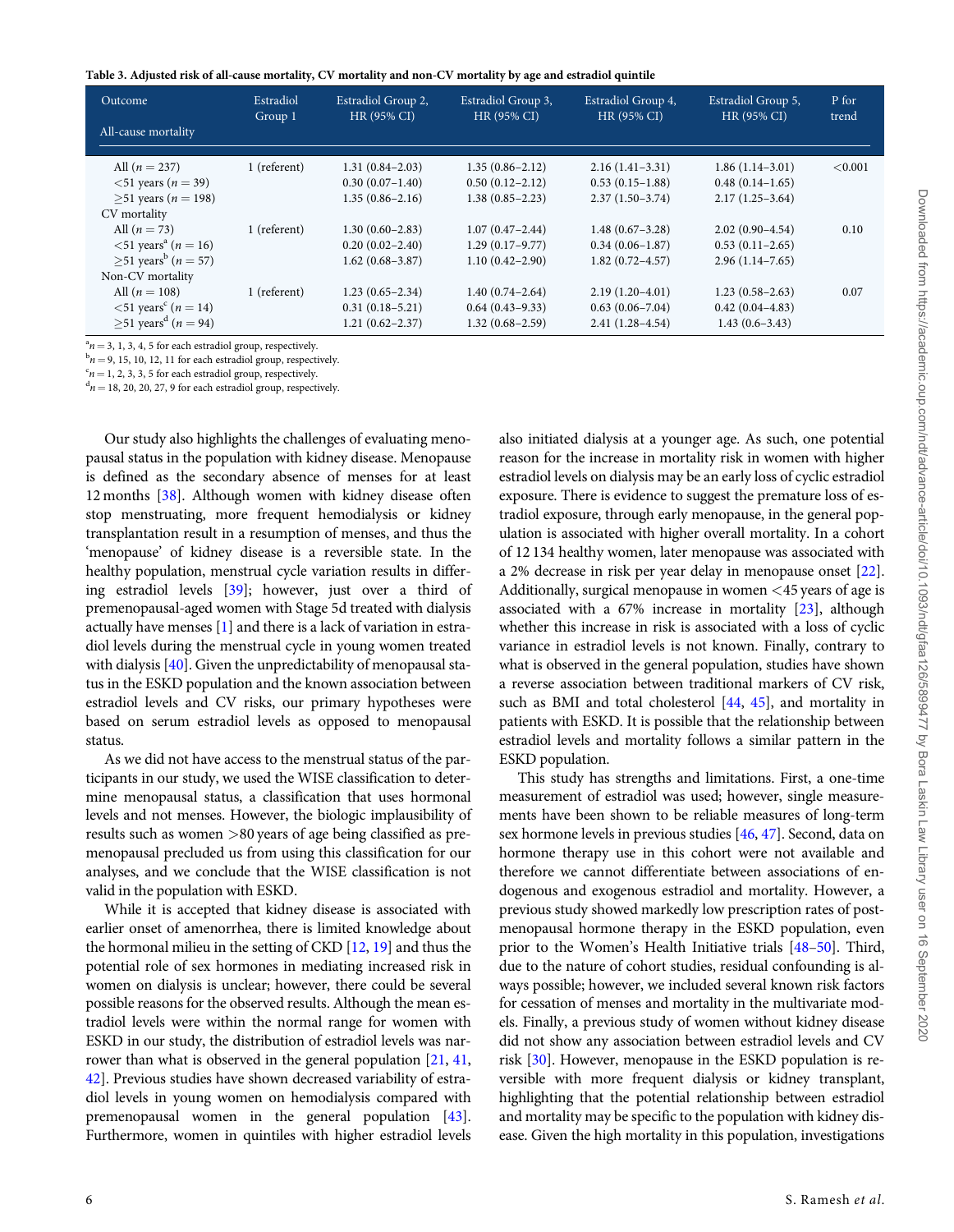<span id="page-6-0"></span>into novel and sex-specific risk factors are of the utmost importance. While further studies are required to determine the mechanism by which increased estradiol may increase the risk of death in the ESKD population, or whether an intervention to reduce estradiol levels would result in decreased mortality in this population, we believe the strong association observed in this study merits attention.

# FUNDING

This work was funded by an establishment grant from Alberta Innovates-Health Solutions and the Canadian Institutes of Health Research MD/PhD grant. Funding sources had no role in study design, conduct, or reporting.

#### CONFLICT OF INTEREST STATEMENT

The authors report no conflicts of interest and funding sources had no role in study design, conduct, or reporting.

#### **REFERENCES**

- [1](#page-5-0). Holley JL, Schmidt RJ, Bender FH et al Gynecologic and reproductive issues in women on dialysis. Am J Kidney Dis 1997; 29: 685–690
- 2. Ginsburg ES, Walsh B, Greenberg L et al Effects of estrogen replacement therapy on the lipoprotein profile in postmenopausal women with ESRD. Kidney Int 1998; 54: 1344–1350
- 3. Kramer HM, Curhan GC, Singh A. Permanent cessation of menses and postmenopausal hormone use in dialysis-dependent women: the HELP study. Am J Kidney Dis 2003; 41: 643–650
- [4](#page-0-0). Carrero JJ, de Jager DJ, Verduijn M et al Cardiovascular and noncardiovascular mortality among men and women starting dialysis. Clin J Am Soc Nephrol 2011; 6: 1722–1730
- [5](#page-3-0). Tanrisev M, Asci G, Gungor O et al Relation between serum estradiol levels and mortality in postmenopausal female hemodialysis patients. Int Urol Nephrol 2013; 45: 503–510
- 6. Saltiki K, Doukas C, Kanakakis J et al Severity of cardiovascular disease in women: relation with exposure to endogenous estrogen. Maturitas 2006; 55: 51–57
- 7. De Kleijn MJ, Van der Schouw YT, Verbeek AL et al Endogenous estrogen exposure and cardiovascular mortality risk in postmenopausal women. Am J Epidemiol 2002; 155: 339–345
- 8. Crandall CJ, Barrett-Connor E. Endogenous sex steroid levels and cardiovascular disease in relation to the menopause: a systematic review. Endocrinol Metab Clin North Am 2013; 42: 227–253
- 9. Wellons M, Ouyang P, Schreiner PJ et al Early menopause predicts future coronary heart disease and stroke: the Multi-Ethnic Study of Atherosclerosis (MESA). Menopause 2012; 19: 1081–1087
- 10. Rivera CM, Grossardt BR, Rhodes DJ et al. Increased cardiovascular mortality following early bilateral oophorectomy. Menopause 2009; 16: 15–23
- 11. Kannel WB, Hjortland MC, McNamara PM et al Menopause and risk of cardiovascular disease: the Framingham study. Ann Intern Med 1976; 85: 447–452
- [12](#page-0-0). Kramer HM, Curhan G, Singh A. Haemodialysis and estrogen levels in postmenopausal (HELP) patients: the multicentre HELP study. Am J Kidney Dis 2003; 41: 1240–1246
- [13](#page-0-0). McKinlay SM, Brambilla DJ, Posner JG. The normal menopause transition. Maturitas 2008; 61: 4–16
- [14](#page-0-0). Merz CNB, Johnson BD, Sharaf BL et al Hypoestrogenemia of hypothalamic origin and coronary artery disease in premenopausal women: a report from the NHLBI-sponsored WISE study. J Am Coll Cardiol 2003; 41: 413–419
- 15. Kaplan J, Manuck S, Anthony M et al Premenopausal social status and hormone exposure predict postmenopausal atherosclerosis in female monkeys. Obstet Gynecol 2002; 99: 381–388
- 16. Kaplan JR, Adams MR, Clarkson TB et al Psychosocial influences on female 'protection'among cynomolgus macaques. Atherosclerosis 1984; 53: 283–295
- 17. Williams JK, Shively CA, Clarkson TB. Determinants of coronary artery reactivity in premenopausal female cynomolgus monkeys with diet-induced atherosclerosis. Circulation 1994; 90: 983–987
- [18.](#page-0-0) Bello AK, Thadhani R, Hemmelgarn B et al Design and implementation of the Canadian Kidney Disease Cohort Study (CKDCS): a prospective observational study of incident haemodialysis patients. BMC Nephrol 2011; 12:10
- [19.](#page-1-0) Holley JL, Schmidt RJ, Bender FH et al Gynecologic and reproductive issues in women on dialysis. Am J Kidney Dis 1997; 29: 685–690
- [20.](#page-1-0) Carrero JJ, Kyriazis J, Sonmez A et al Prolactin levels, endothelial dysfunction, and the risk of cardiovascular events and mortality in patients with CKD. Clin J Am Soc Nephrol 2012; 7: 207–215
- [21.](#page-2-0) Delia Johnson B, Noel Bairey Merz C, Braunstein GD et al Determination of menopausal status in women: the NHLBI-sponsored Women's Ischemia Syndrome Evaluation (WISE) Study. J Women's Health 2004; 13: 872–887
- [22.](#page-3-0) Ossewaarde ME, Bots ML, Verbeek AL et al Age at menopause, causespecific mortality and total life expectancy. Epidemiology 2005; 16: 556-562
- [23.](#page-3-0) Rocca WA, Grossardt BR, de Andrade M et al Survival patterns after oophorectomy in premenopausal women: a population-based cohort study. Lancet Oncol 2006; 7: 821–828
- 24. De Villiers T, Pines A, Panay N et al. Updated 2013 International Menopause Society recommendations on menopausal hormone therapy and preventive strategies for midlife health. Climacteric 2013; 16: 316–337
- 25. Shifren JL, Gass ML. The North American Menopause Society recommendations for clinical care of midlife women. Menopause 2014; 21: 1038–1062
- 26. Panay N, Hamoda H, Arya R et al British Menopause Society & Women's Heath Concern recommendations on hormone replacement therapy. Menopause Int 2016; 22: 165–183
- 27. Royal Australian and New Zealand College of Obstetricians and Gynaecologists. Management of menopause. Melbourne: Royal Australian and New Zealand College of Obstetricians and Gynaecologists, 2014
- [28.](#page-3-0) Ramesh S, James MT, Holroyd-Leduc JM et al Sex hormone status in women with chronic kidney disease: survey of nephrologists' and renal allied health care providers' perceptions. Can J Kidney Health Dis 2017; 4: 205435811773453
- [29.](#page-3-0) Murphy E. Estrogen signaling and cardiovascular disease. Circ Res 2011; 109: 687–696
- [30.](#page-3-0) Rexrode KM, Manson JE, Lee IM et al Sex hormone levels and risk of cardiovascular events in postmenopausal women. Circulation 2003; 108: 1688–1693
- [31.](#page-3-0) Foo YZ, Nakagawa S, Rhodes G et al The effects of sex hormones on immune function: a meta-analysis. Biol Rev 2017; 92: 551–571
- [32.](#page-4-0) Vryonidou A, Paschou SA, Muscogiuri G et al Mechanisms in endocrinology: metabolic syndrome through the female life cycle. Eur J Endocrinol 2015; 173: R153–R163
- [33.](#page-4-0) Mather KJ, Kim C, Christophi CA et al Steroid sex hormones, sex hormone-binding globulin, and diabetes incidence in the diabetes prevention program. J Clin Endocrinol Metab 2015; 100: 3778–3786
- [34.](#page-4-0) Salonia A, Lanzi R, Scavini M et al Sexual function and endocrine profile in fertile women with type 1 diabetes. Diabetes Care 2006; 29: 312–316
- [35.](#page-4-0) Ding EL, Song Y, Malik VS et al Sex differences of endogenous sex hormones and risk of type 2 diabetes: a systematic review and meta-analysis. JAMA 2006; 295: 1288–1299
- [36.](#page-4-0) Goodman-Gruen D, Barrett-Connor E. Sex differences in the association of endogenous sex hormone levels and glucose tolerance status in older men and women. Diabetes Care 2000; 23: 912–918
- [37.](#page-4-0) Sowers M, Derby C, Jannausch ML et al Insulin resistance, hemostatic factors, and hormone interactions in pre- and perimenopausal women: SWAN. J Clin Endocrinol Metab 2003; 88: 4904–4910
- [38.](#page-5-0) Harlow SD, Gass M, Hall JE et al Executive summary of the stages of reproductive aging workshop  $+$  10: addressing the unfinished agenda of staging reproductive aging. Menopause 2012; 19: 387–395
- [39.](#page-5-0) Treloar AE, Boynton RE, Behn BG et al Variation of the human menstrual cycle through reproductive life. Int J Fertil 1967; 12: 77–126
- [40.](#page-5-0) Lim VS, Henriquez C, Sievertsen G et al Ovarian function in chronic renal failure: evidence suggesting hypothalamic anovulation. Ann Intern Med 1980; 93: 21–27